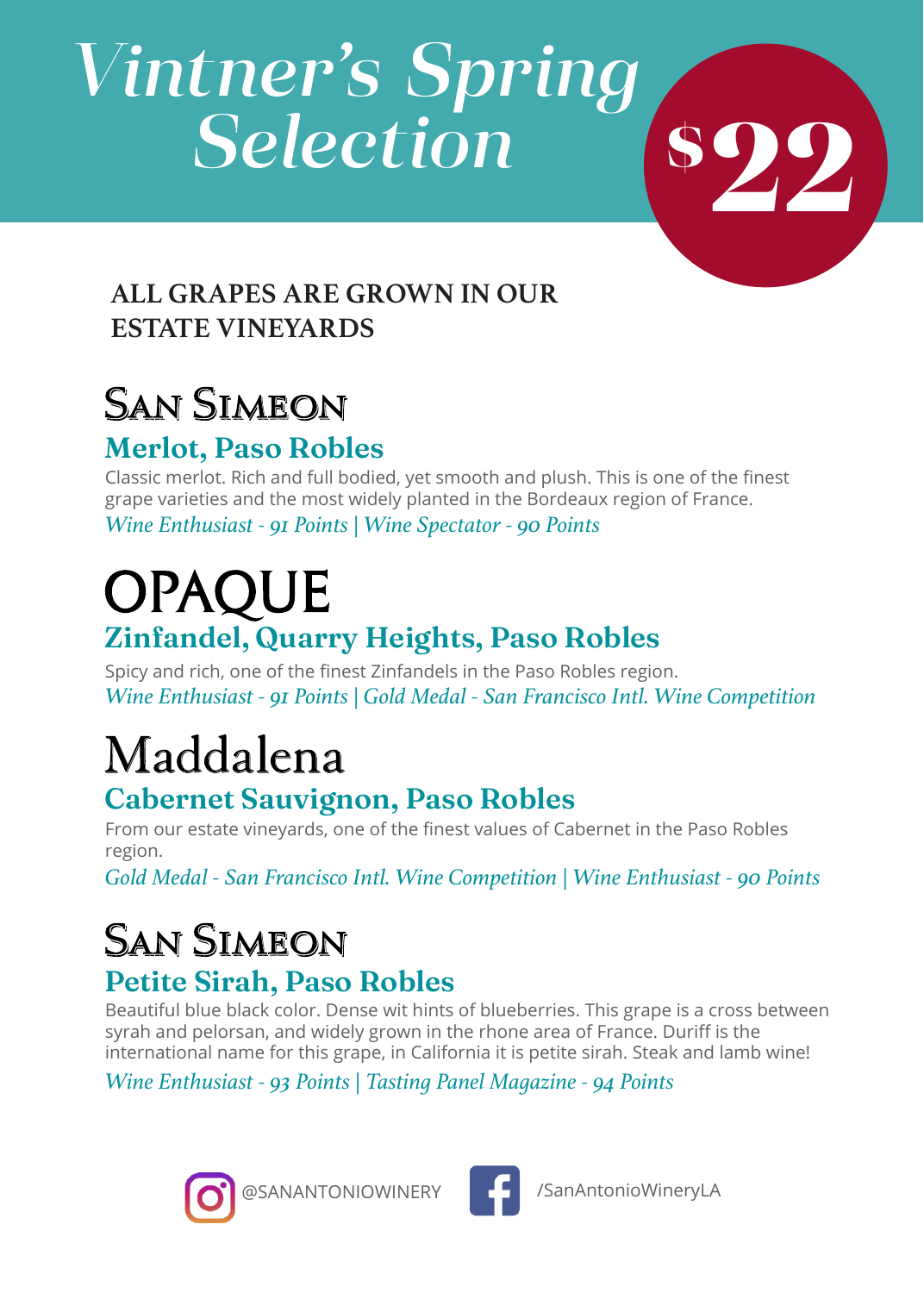# *Springtime Whites*

**22 \$**

### **ALL GRAPES ARE GROWN IN OUR ESTATE VINEYARDS IN MONTEREY COUNTY AND PASO ROBLES**

# San Simeon

### **Grenache Rosé, Paso Robles**

Created entirely of grenache grapes grown in our Stefano vineyard, El Pomar District, Paso Robles.

*Wine Enthusiast - 91 Points | Tasting Panel Magazine - 92 Points*

# San Simeon

### **Sauvignon Blanc, Paso Robles**

Grown in our estate Creston Vineyards of Paso Robles. Crisp and dry , with hints of melon. Produced from the special musque clone. Enjoy with springtime salads and seafoods.

*Vinous - 90 Points | Tasting Panel Magazine - 93 Points*

## **SAN SIMEON**

### **Chardonnay, Monterey**

Partially barrel fermented, produced from our estate Monterey vineyards. Elegant and rich, with hints of apple and pear.

*Wine Enthusiast - 90 Points | San Francisco Intl. Wine Competition - 95 Points | Wine Spectator - 90 Points* 

# Maddalena

### **Pinot Grigio, Monterey**

Crisp and light, very refreshing with hints of melon and mineral flavors. Perfect wine with seafoods and salads.

*Tasting Panel Magazine - 92 Points*



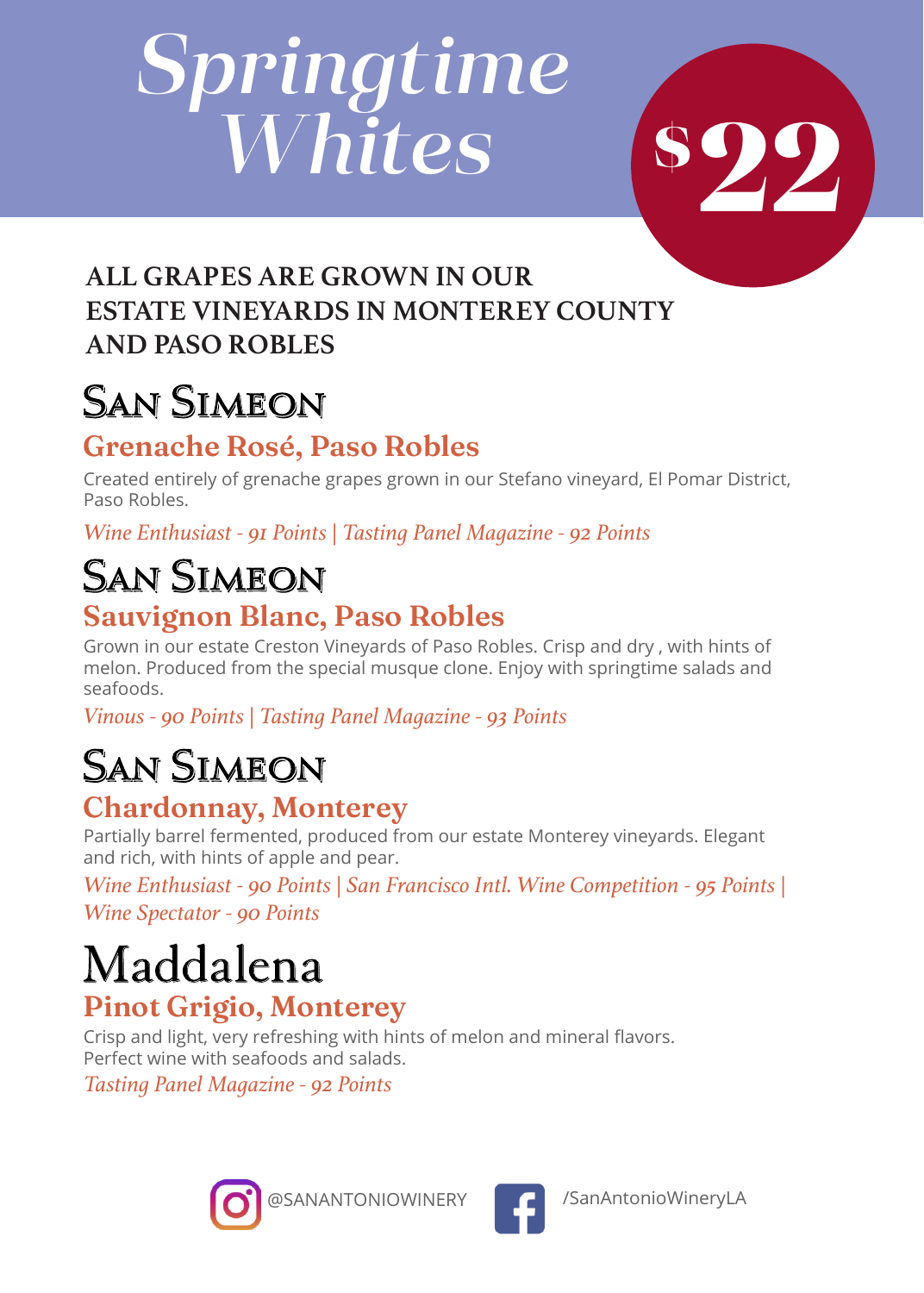# *Sweet as Spring*

# **22 \$**

### **DELICIOUS SEMI-SWEET WINES ALL CREATED BY OUR FAMILY-OWNED WINERY**

### STEILA ROSA BRAND NEW!

### **Lemon Lime, Italy**

The newest member of the Stella Rosa family in Italy. Perfect for springtime. Hints of lemon and Mediterranean limes.

#### **STEJLA ROSA ORGANICOrange Fusion, Italy**

From Stella Rosa the first of our organic wines from Italy. Springtime refreshing with hints of Italian oranges and citrus.

### Stejla Rosa **Golden Honey Peach, Italy**

Light and delicate with subtle flavors of peach and honey. A slight hint of sparkle.

### **STEJLA ROSA Royale, Italy**

A dark semi-dry and semi-sweet wine made primarily from Barbera grapes. Slightly sparkling. Perfect for barbecues!





@SANANTONIOWINERY **/ 2 /SanAntonioWineryLA**